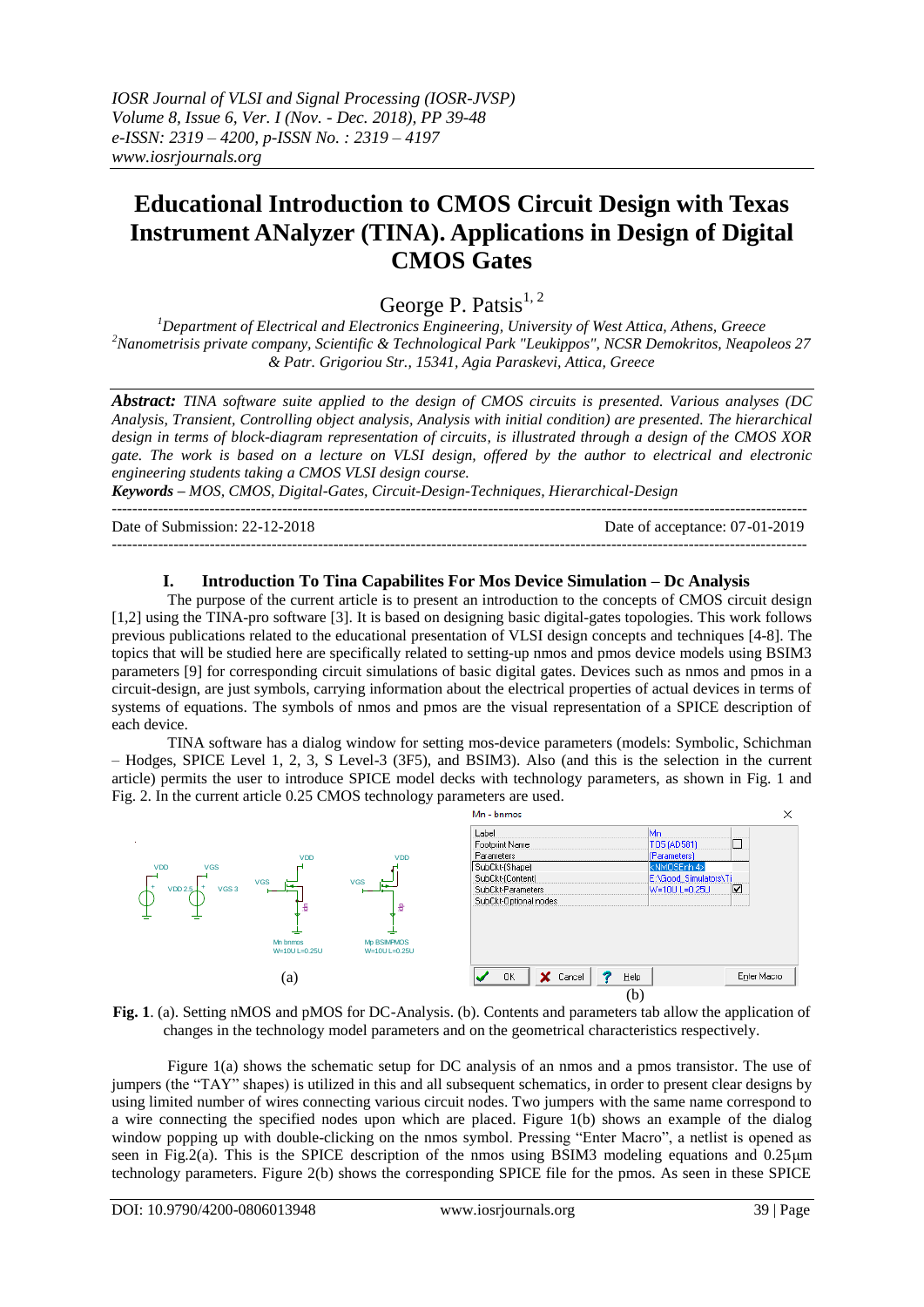descriptions, the BSIM3 model is invoked in TINA using the LEVEL=7 directive. The command PARAMS: W=10u L=0.25 is made accessible though the SubCkt-Parameters in Fig. 1(b), where the user can change the value of the width and length of the device, without having each time opening, changing and saving the netlist.

| .SUBCKT nmos4 D G S B PARAMS: W=10u L=0.25u<br>M1 1 2 3 4 PMOS $W = \{W\}$ L= $\{L\}$                                                                                                          |  |
|------------------------------------------------------------------------------------------------------------------------------------------------------------------------------------------------|--|
| M1.<br>DGSB<br>$nmos4$ $L=4L$<br>$W = \{W\}$<br>.model PMOS PMOS (Level= 7                                                                                                                     |  |
| .MODEL nmos4 NMOS ( LEVEL=7                                                                                                                                                                    |  |
| $+TNOM$<br>$= 27$<br>$= 5.7E-9$<br>TOX<br>$+TNOM$<br>$= 27$<br>$= 5.7E-9$<br>TOX                                                                                                               |  |
| $+XJ$<br>$= 1E-7$<br><b>NCH</b><br>$= 4.1589E17$<br><b>VTHO</b><br>$= -0.6586391$<br><b>NCH</b><br>$+XJ$<br>$= 1E-7$<br>$= 2.3549E17$<br><b>VTHO</b><br>$= 0.4365497$                          |  |
| $+K1$<br>K2<br>KЗ<br>$= 0.5199897$<br>$= 0.0357513$<br>$= 0$                                                                                                                                   |  |
| $+K1$<br>$= 0.3915623$<br>K2<br>$= 0.0175145$<br>K <sub>3</sub><br>$= 1E-3$<br>$+K3B$<br>$= 15.5613889$<br>$= 1E-6$<br>NLX<br>$= 1E-9$<br>WO.                                                  |  |
| $+K3B$<br><b>NLX</b><br>$= 2.6588343$<br>WО<br>$= 1E-7$<br>$= 1.111465E - 7$<br>+DVTOW<br><b>DVT1W</b><br>DVT2W<br>$= 0$<br>$= 0$<br>$= 0$                                                     |  |
| +DVTOW<br>$= 0$<br>DVT1W<br>DVT2W<br>$= 0$<br>$= 0$<br>$+DVT0$<br>DVT <sub>1</sub><br>DVT <sub>2</sub><br>$= 2.6100181$<br>$= 0.4363142$<br>$= -0.042436$<br>$+DVTO$<br>DVT <sub>2</sub>       |  |
| DVT <sub>1</sub><br>$= 0.307109$<br>$= -0.0408321$<br>$= 0.0746768$<br>$+110$<br>$= 196.024903$<br>$= 2.767112E-9$<br><b>UB</b><br>$= 1.90709E-18$<br>UA                                       |  |
| $+00$<br>$= 407.1177485$<br>UA<br>$= 9.442714E-11$<br>UB<br>$= 1.092986E-18$<br>$+UC$<br><b>VSAT</b><br>$= 0.2398712$<br>$= 6.166867E - 11$<br>$= 1.975064E5$<br>A0.                           |  |
| $+UC$<br><b>VSAT</b><br>$= 1.63196E - 11$<br>$= 1.365087E5$<br>$= 1.3189329$<br>A0.<br>$+AGS$<br>B <sub>0</sub><br>$= 3.21184E-6$<br>$= 5E-6$<br>$= 0.0943234$<br><b>B1</b>                    |  |
| $+AGS$<br>$= 0.2711719$<br>$= 3.291713E-8$<br>B <sub>0</sub><br><b>B1</b><br>$ = -1E - 7$<br>$+$ <b>KETA</b><br>$= 0.0312217$<br>$= 0$<br>A2<br>$= 1$<br>A1.                                   |  |
| $+KETA$<br>$= 4.645753E-3$<br>A2<br>A1.<br>$= 0$<br>$= 1$<br>$+$ RDSW<br>$= 997.072701$<br>$= -0.1916111$<br>$= -0.495$<br>PRWG<br><b>PRWB</b>                                                 |  |
| $+$ RDSW<br>$= 439.9558234$<br><b>PRWG</b><br>$= 0.0345487$<br><b>PRWB</b><br>$= -0.0441065$<br>$+WR$<br>WINT<br>$= 1$<br>$= 2.527293E-9$<br>LINT<br>$= 1.254514E-8$                           |  |
| $+WR$<br>$= 1$<br><b>WINT</b><br>LINT<br>$= 1.645705E-9$<br>$= 1.116516E-9$<br>$+XL$<br>XW<br>DWG<br>$= -3.253948E - 8$<br>$= 3E-8$<br>$= 0$                                                   |  |
| $+XL$<br>XW<br><b>DWG</b><br>$= 3E-8$<br>$= 0$<br>$= -1.494138E-9$<br>$+DWB$<br>$= 4.92072E-8$<br><b>VOFF</b><br>$= -0.15$<br>$NFACTOR = 1.5460516$                                            |  |
| $+DWB$<br><b>VOFF</b><br>$= 1.459097E - 8$<br>$= -0.1026054$<br>$NFACTOR = 0.1344887$<br>$+CTT$<br>CDSC<br>$= 1.413317E-4$<br>CDSCD<br>$= 0$<br>$= 0$                                          |  |
| $+CIT$<br>CDSC<br>$= 1.527511E-3$<br>CDSCD<br>$= 0$<br>$= 0$<br>ETA0<br>$+CDSCB$<br>$= 0.7241245$<br><b>ETAB</b><br>$= -0.240523$<br>$= 0$                                                     |  |
| $+CDCB$<br>ETA0<br>$= 1.930311E-3$<br><b>ETAB</b><br>$= 0$<br>$= 2.946158E-4$<br>$+DSUB$<br>$= 1.0813613$<br>PCLM<br>$= 2.0772083$<br>$PDIBLC1 = 4.31459E-4$                                   |  |
| $+DSUB$<br>PCLM<br>$PDIBLC1 = 0.480652$<br>$= 0.0214865$<br>$= 1.3387947$<br>$+$ PDIBLC2 = 0.0252121<br>$PDIBLCB = -9.960722E-4$<br><b>DROUT</b><br>$= 0.0432774$                              |  |
| $+$ PDIBLC2 = 9.034986E-3<br>$PDIBLEB = -1E-3$<br><b>DROUT</b><br>$= 0.5593223$<br>$+PSCBE1$<br><b>PVAG</b><br>$= 3.191047E10$<br>PSCBE2<br>$= 1.323218E-8$<br>$= 0.0420525$                   |  |
| $+PSCBE1 = 9.843289E9$<br>$PSCBE2 = 2.10878E-9$<br><b>PVAG</b><br>$= 1.0033136$<br>$+DELTA$<br>$= 0.01$<br>$MOBMOD = 1$<br>PRT<br>$= 0$                                                        |  |
| $+DELTA$<br>$= 0.01$<br>$MOBMOD = 1$<br>PRT<br>$= 0$<br>$+UTE$<br>$= -1.5$<br>KT1<br>$= -0.11$<br>KTIL<br>$= 0$                                                                                |  |
| $+UTE$<br>$= -1.5$<br>KT1<br>$= -0.11$<br>KTIL<br>$= 0$<br>$+KT2$<br>UA1<br>$= 4.31E-9$<br>UB <sub>1</sub><br>$= -7.61E - 18$<br>$= 0.022$                                                     |  |
| $+KT2$<br>UB1<br>$= 0.022$<br>UA1<br>$= 4.31E-9$<br>$= -7.61E - 18$<br>$+UC1$<br>$= -5.6E-11$<br>AT<br>$= 3.3E4$<br>WT.<br>$= 0$                                                               |  |
| $+UC1$<br>$= -5.6E-11$<br>AT<br>$= 3.3E4$<br>WL.<br>$= 0$<br>$+WLM$<br>$= 1$<br>WW<br>$= 0$<br>WWN<br>$= 1$                                                                                    |  |
| $+WLN$<br>$= 1$<br>WW<br>$= -1.22182E-16$<br>$= 1.2127$<br>WWN<br>$+WWL$<br>$= 0$<br>LL.<br>LLN<br>$= 1$<br>$= 0$                                                                              |  |
| LLN<br>$+WWL$<br>LL.<br>$= 0$<br>$-1$<br>$= 0$<br>$+LW$<br>LWN<br>LWL.<br>$= 0$<br>$= 1$<br>$= 0$                                                                                              |  |
| $+LM$<br>$= 0$<br><b>T.WN</b><br>$= 1$<br>LWL.<br>$= 0$<br>+CAPMOD<br>$= 2$<br><b>XPART</b><br>$= 0.4$<br>CGDO<br>$= 2.68E-10$                                                                 |  |
| $+$ CAPMOD<br><b>XPART</b><br>$= 0.4$<br>CGDO<br>$= 3.11E-10$<br>$= 2$<br>$+CSO$<br>$= 2.68E-10$<br><b>CGBO</b><br>$=$ 1E-11<br>CJ<br>$= 1.902493E-3$                                          |  |
| $+CGSO$<br>CGBO<br>$= 3.11E-10$<br>$= 1E-11$<br>CJ<br>$= 1.758521E-3$<br>$+PB$<br>$= 0.9810285$<br>MJ<br>$= 0.4644362$<br>CJSW<br>$= 3.142741E-10$                                             |  |
| $+$ PB<br>$= 0.99$<br>$= 0.457547$<br><b>CJSW</b><br>$= 4.085057E-10$<br>MJ<br>$+$ PRSW<br>$= 0.9048624$<br>$= 0.3304452$<br><b>PVTHO</b><br>$= 4.952976E-3$<br><b>MJSW</b>                    |  |
| $+$ PBSW<br>$= 0.8507757$<br>MJSW<br>$= 0.3374073$<br><b>PVTHO</b><br>$= 7.147521E-5$<br>$+$ PRDSW<br>PK <sub>2</sub><br><b>WKETA</b><br>$= 29.8169373$<br>$= 3.383373E-3$<br>$= -7.913501E-3$ |  |
| $+$ PRDSW<br>PK2<br><b>WKETA</b><br>$= -67.2161633$<br>$= -1.344599E-3$<br>$= 3.035972E-3$<br>+LKETA<br>$= -0.0208318$<br>$\mathcal{L}$                                                        |  |
| $+LKEY A$<br>LAGS<br>$\mathcal{L}$<br>$= -9.0406E - 3$<br>$= -0.3012$<br>.ENDS                                                                                                                 |  |
| .ENDS nmos4                                                                                                                                                                                    |  |
| (b)<br>(a)                                                                                                                                                                                     |  |
| $T1$ $A$ $B$ $C$ $D$ $D$ $D$ $A$ $B$                                                                                                                                                           |  |



In order to simulate the Current-Voltage (IV) characteristics of the two devices, a DC analysis has to be set. Figure 3(a) shows the setup for obtaining the current vs.  $V_{DS}$  and Fig. 2(b), the setup for obtaining the current vs.  $V_{GS}$ . Figure 3(c) shows the corresponding current vs.  $V_{DS}$  plot for the nmos (idn) and the pmos (idp) transistor in log-lin scale. Figure 3(d) shows the corresponding current vs.  $V_{GS}$  plot for the nmos (idn) and the pmos (idp). The use of current-arrow symbols idn and idp in the circuit design (shown in Fig. 1(a)) instruct TINA preprocessor to calculate the source-drain current for each voltage-value during DC analysis, resulting in the data seen in Fig. 3.



Fig. 3. (a). Setting I vs.  $V_{DS}$  DC analysis. (b). Setting I vs.  $V_{GS}$  DC analysis. (c). I vs.  $V_{DS}$ . (d). I vs.  $V_{GS}$ .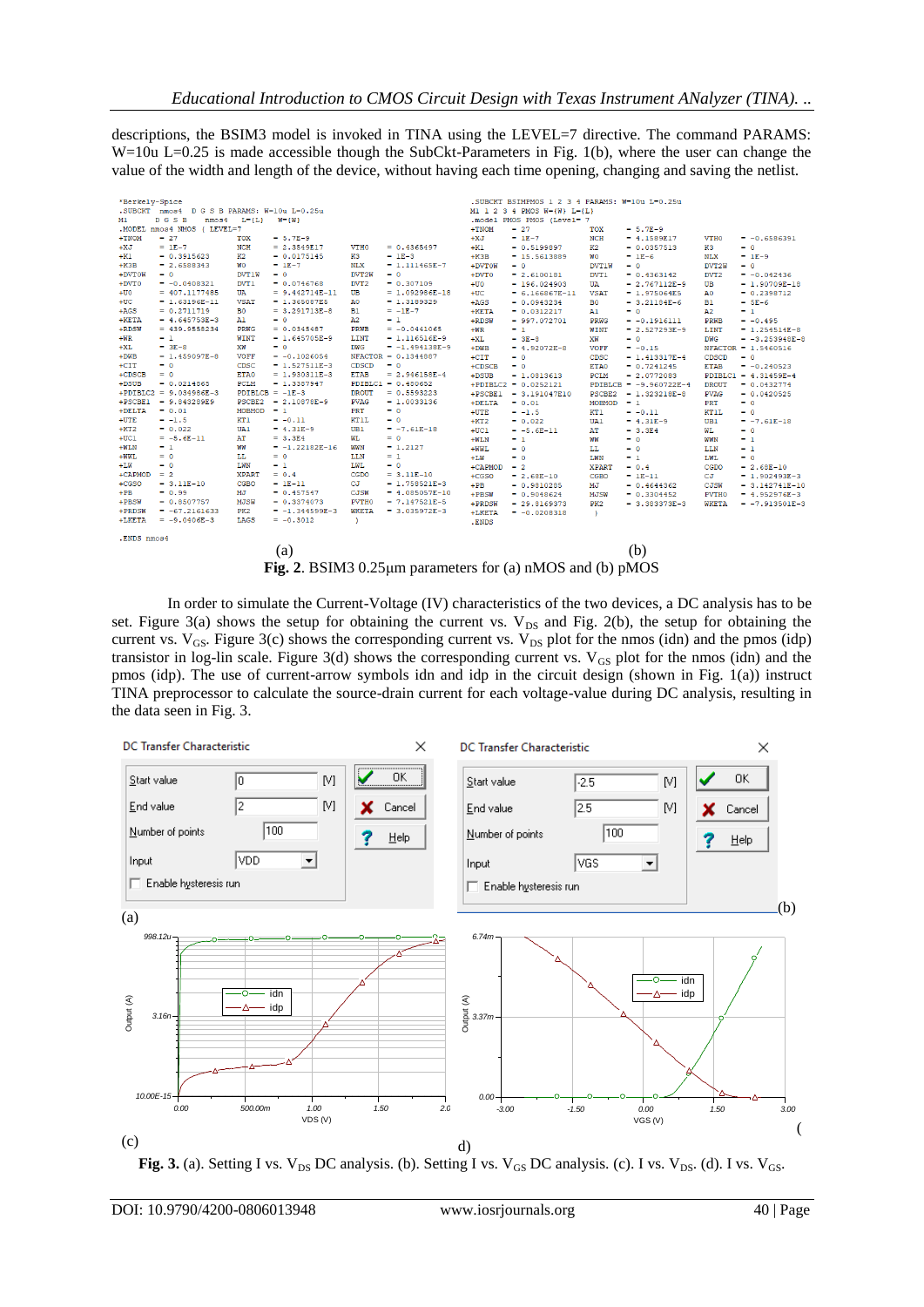## **II. The Mos As A Switch – Transient Analysis**

Having set up and performed the DC analysis of single nmos and pmos devices, the next step is to check their switching properties. Figure 5(a) presents the circuit schematic setup for studying the ability of the devices for reliable capacitor charge and discharge. The capacitor used in each case is either fully discharged or completely charged. Figure 4(a) shows the capacitor's settings-dialog-window, with Initial-DC-Voltage =  $0V$ , and Fig.  $4(b)$  shows the same dialog-window for Initial-DC-Voltage = 2.5V. The initial-capacitor-voltage settings are used in the simulation setup shown in Fig. 5(a). Figure 6 shows the transient analysis window dialog. Note that the "Use initial conditions" setting is selected to take into account the initial DC voltage of the capacitors.

The tests on Fig.  $5(a)$  are as follows: First nmos attempts to charge a discharged capacitor to the  $V_{DD}$ . This nmos has  $V_{DD}$  on input and  $V_{DD}$  on source (Fig. 5(a)-circuit-(a)). Next, an nmos discharges a fully charged capacitor to ground. This nmos has  $V_{DD}$  on gate and ground on source (Fig. 5(a)-circuit-(b)). Then, a pmos charges a capacitor to  $V_{DD}$ . This pmos has ground on gate and  $V_{DD}$  on drain (Fig. 5(a)-circuit-(c)). Finally, a pmos discharges a fully charged capacitor to ground. This pmos has ground on gate and ground on drain (Fig.  $5(a)$ -circuit- $(d)$ ).

Figure 5(b) shows the results from the transient analysis. Specifically, the capacitor voltages (Vout\_n:1, Vout\_n:2, Vout\_p:3, Vout\_p:4). Take into consideration that nmos and pmos conduct when gate voltage is greater than the threshold  $V_{tn}$  and less than  $V_{tp}$  respectively. What is seen in the graph are well known facts in CMOS literature [1,2]: (a) the nmos gives a poor "1" i.e., it cannot charge the capacitor up to  $V_{DD}$ voltage but only up to  $V_{DD}-V_{tn}$ . (b) the nmos gives a good "0" i.e., it can discharge the capacitor down to 0 volts. (c) The pmos gives a good "1" i.e., it can charge the capacitor to  $V_{DD}$  volts. (d) The pmos gives a poor "0" i.e., it cannot discharge the charged capacitor down to 0 voltage, but only down in to  $|V_{\text{tp}}|$ .



**Fig. 4.** (a) Capacitor with 0V initial DC voltage. (b) Capacitor with 2.5V initial DC voltage.



**Fig. 5.** (a). Circuit for checking the switching properties of nMOS and pMOS. (b). Timing analysis results.

Another transient analysis with digital input sources is seen next. Figure 7(a) shows the circuit schematic setup.  $V_{GS}$  is a 500kHz clock and  $V_{DD}$  is a 1MHz clock. Figure 7(b) shows the currents vs. time. Observe the duality in nmos and pmos function. Also observe that the nmos current (idn) is almost twice compared to a pmos' with the same W/L ratio (idp w10u). This is due to nmos' approximately twice carrier mobility. To compensate, the W of pmos is set to twice that of nmos' and the resulting current (idp w20u) is approximately equal to idn. This analysis also presents the practical quality of TINA to perform mixed simulations of digital sources and analog device models on the same circuit schematic.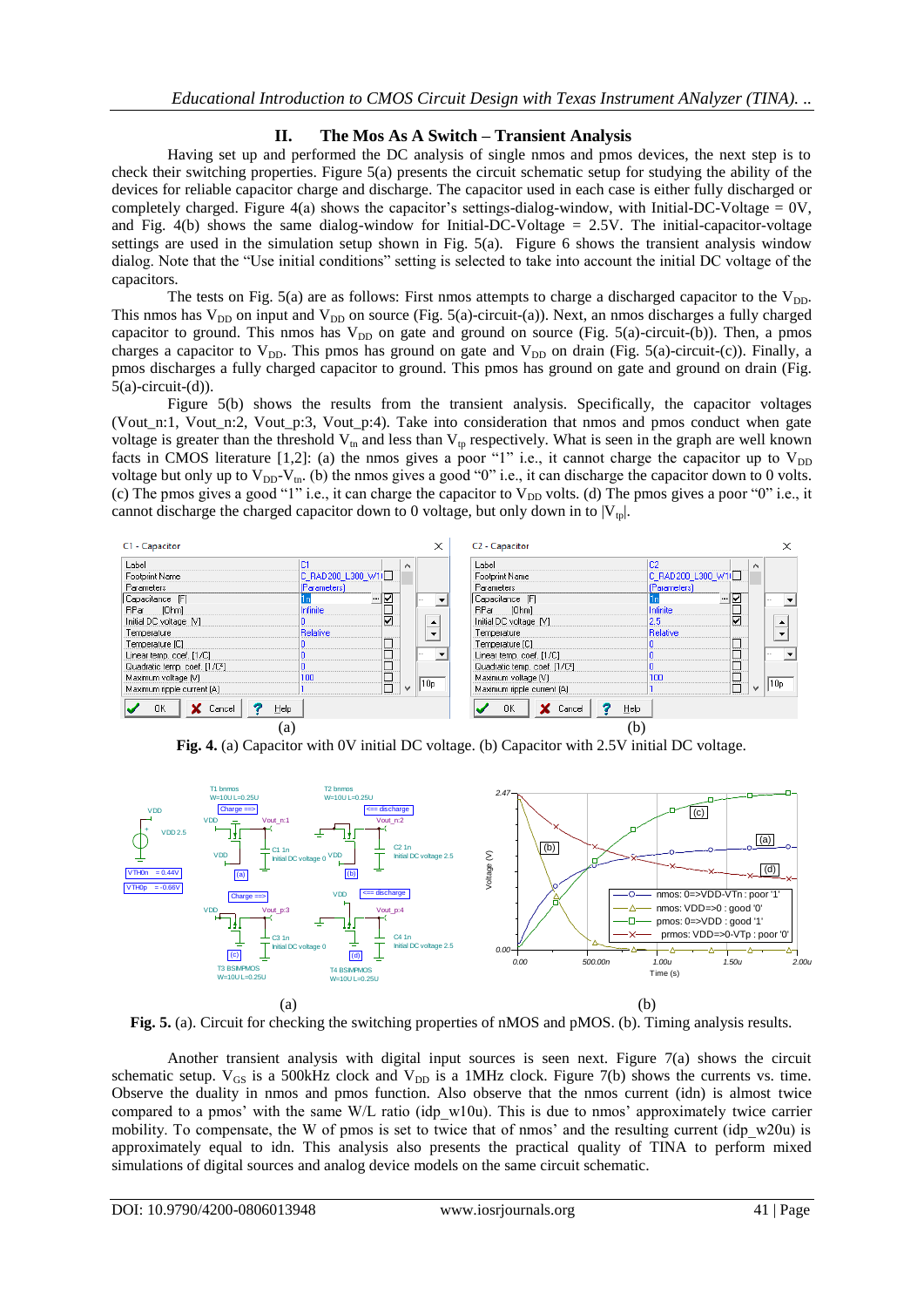

**Fig. 6.** Transient analysis dialog window.



**Fig. 7. (**a) Circuit of timing analysis using digital signal source for nmos and pmos with the same width and pmos with double width for comparison. (b) Transient analysis results.

## **III. 2 Transistor Gates. Inverter And Transmission Gate**

The simplest CMOS gate is the inverter and the transmission gate. Both consist of an nmos and a pmos. Their structure is based on using the more reliable of the two devices, depending on the input conditions. For example Fig.8(a) shows a CMOS inverter circuit topology and Fig. 8(b) the corresponding voltage transfer characteristic, showing that the commutation point of the inverter is approximately at 1.2V of input voltage in this case. Figure 9(a) shows the setup circuit for the timing analysis seen in Fig. 9(b), where it is verified the inverting behavior of this gate. The topology of the inverter is such that when the input is "1", only the nmos device is "on", connecting the output to ground, and when the input is "0", only the pmos device is "on", connecting the output to the supply. In each case the strong "0" and the strong "1" is achieved, based on what is discussed in the previous section.



**Fig. 8.** (a). CMOS inverter circuit. (b) Voltage transfer characteristic.

The other simple two-transistor gate is the transmission gate, shown in Figure  $10(a)$ . In the first circuit the objective is to observe the capacitance charging, while on the second circuit setup, the objective is to observe the corresponding capacitor discharging. Figure 10(b), shows that in both cases the transmission gate delivers a "good" result, either "1" or "0". Figure 11(a) shows the circuit setup for transient analysis simulation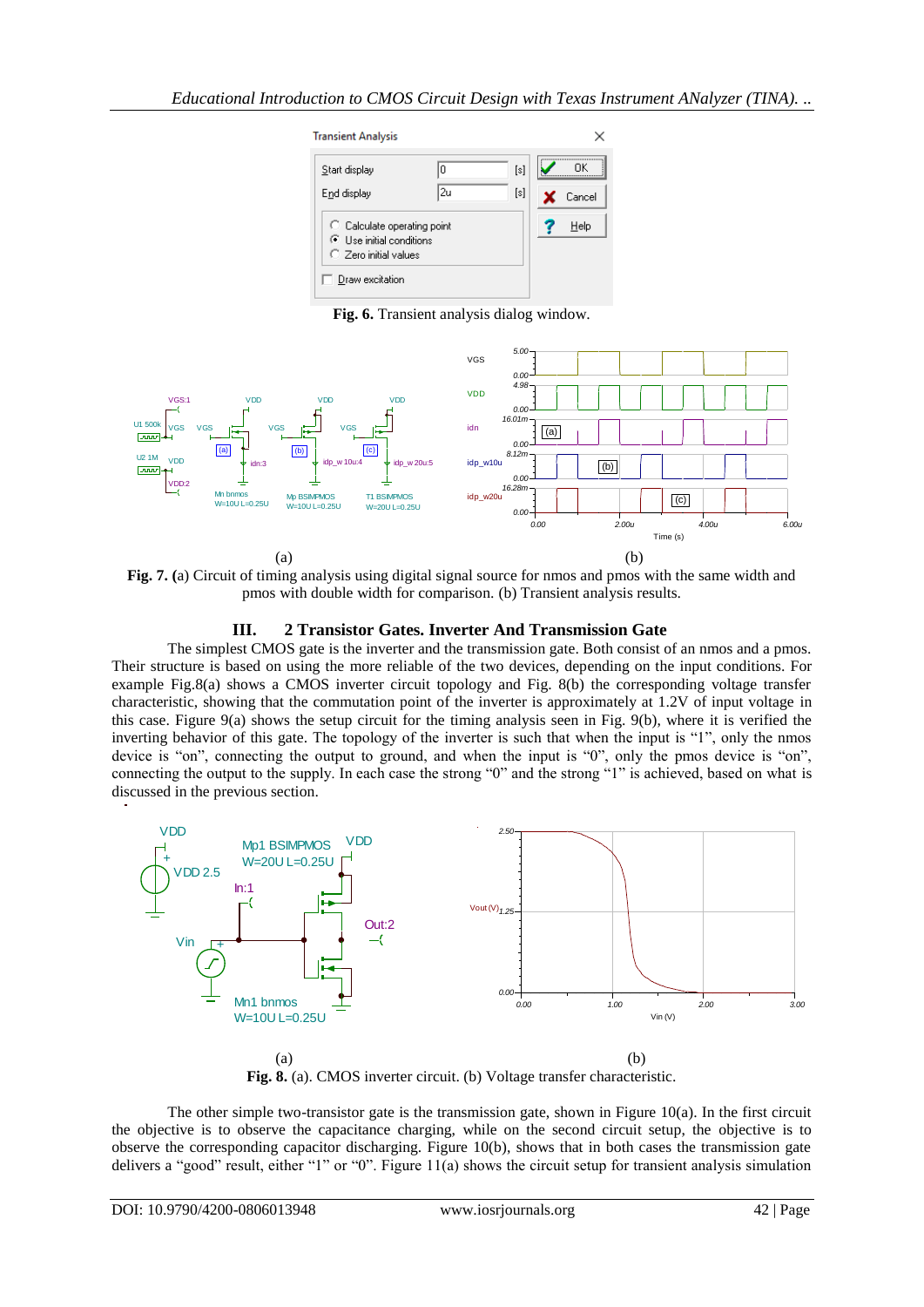of the transmission gate. The design is all CMOS based. Figure  $11(b)$  verifies that the transfer of input D to the output Out is achieved under synchronous En=1 and Ep=0 signals, when both nmos and pmos are on.



 $(a)$  (b) **Fig. 9**. (a) CMOS inverter circuit setup for digital timing analysis. (b). In/Out timing analysis.



**Fig. 10.** (a). Transmission gate setup for charging and discharging. (b). Timing analysis results.



**Fig. 11. (**a). Transmission gate circuit setup digital source input. (b). Timing analysis results.

An interesting subject in the literature about inverters is their driving capability in terms of loading capacitances. Figure 12(a) shows a circuit setup for the analysis of this effect. Notice the capacitance CL at the output of the inverter. TINA, through the menu Analysis > Select Controlling Object gives the user the ability to select the capacitance by clicking on it and setting parameter-stepping on the value of the capacitance. Figure 13(a) shows the initial dialog window where, after pressing the "Select" button the parameter-stepping options window is enabled, as in Fig. 13(b). If this selection is no longer required the user has to repeat the process and then select the "Remove" button (Fig. 13(b)). Here the controlling object is the capacitor CL, and the stepping is done on the value of the capacitance starting at 1nF, ending at 2nF, with only these two values (Number of cases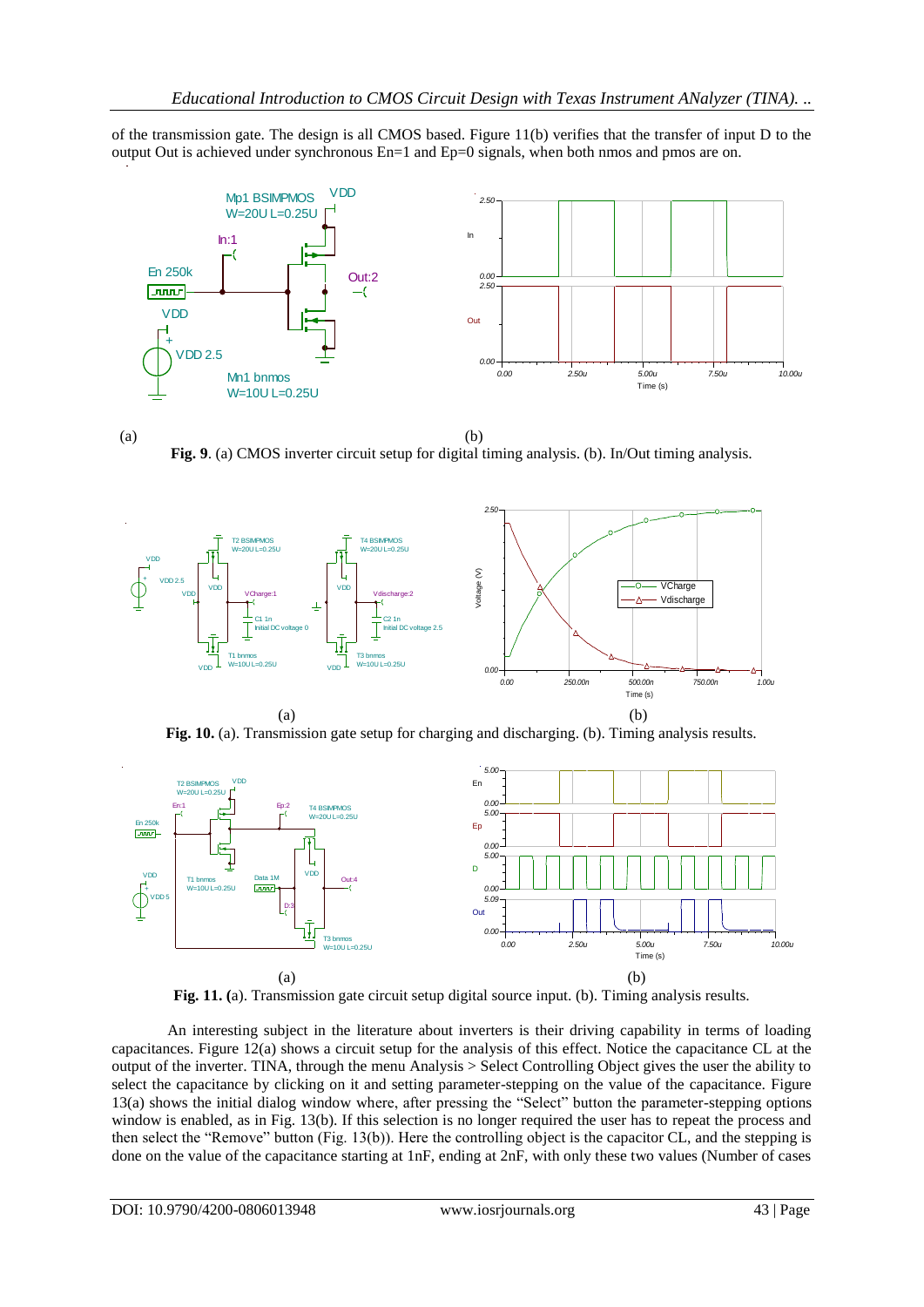$=$ 2). Figure 12(b) shows the result of the timing analysis. It is seen how increasing capacitance leads to longer charging time and thus increases the signal propagation time.



 $(a)$  (b) **Fig. 12**. (a). CMOS inverter charging an output capacitance. (b). Timing analysis results.

| CL - Capacitor                                                                                                                                                              | Control object selection<br>$\times$<br>×                                                                                                                |
|-----------------------------------------------------------------------------------------------------------------------------------------------------------------------------|----------------------------------------------------------------------------------------------------------------------------------------------------------|
| <sup>8</sup> Capacitance [F]<br><br>Temperature [C]<br>Linear temp. coef. [1/C]<br>Quadratic temp. coef. [1/C2]<br>Maximum voltage [V]<br>100<br>Maximum ripple current (A) | Parameter stepping<br>Sweep type:<br>l1n<br>Start value<br>C Linear<br>2n<br>End value<br>C Logarithmic<br>$C$ List<br>Set List<br>l2<br>Number of cases |
| X Cancel<br>Select<br>Help<br>(a)                                                                                                                                           | Parameter Stepping   Optimization<br>X Cancel<br><b>OK</b><br>Remove<br>Help<br>(b)                                                                      |

**Fig. 13**. (a). Selecting control object. (b). Setting control object selection.

### **IV. Ring Oscillator**

Figure 14 shows the circuit schematic of 5 successive CMOS inverters. Such a circuit is known in literature as a ring oscillator because it produces voltage oscillations in the output node Out, due to the feedback connection. Figure 15 shows the timing analysis for the first 4ns where the onset of oscillations is captured. Using the 'a' and 'b' cursors in the graph window, TINA measures the period of oscillations (353.7ps), so the inverse is the corresponding oscillation frequency. This simple arithmetic calculation can be done in TINA"s interpreter as seen in Fig 16, resulting in a frequency of approximately 2.8GHz. Interpreter can be used also for advanced computing if required, as it supports several mathematical functions and programming constructs.



**Fig. 14**. Ring oscillator with five inverters.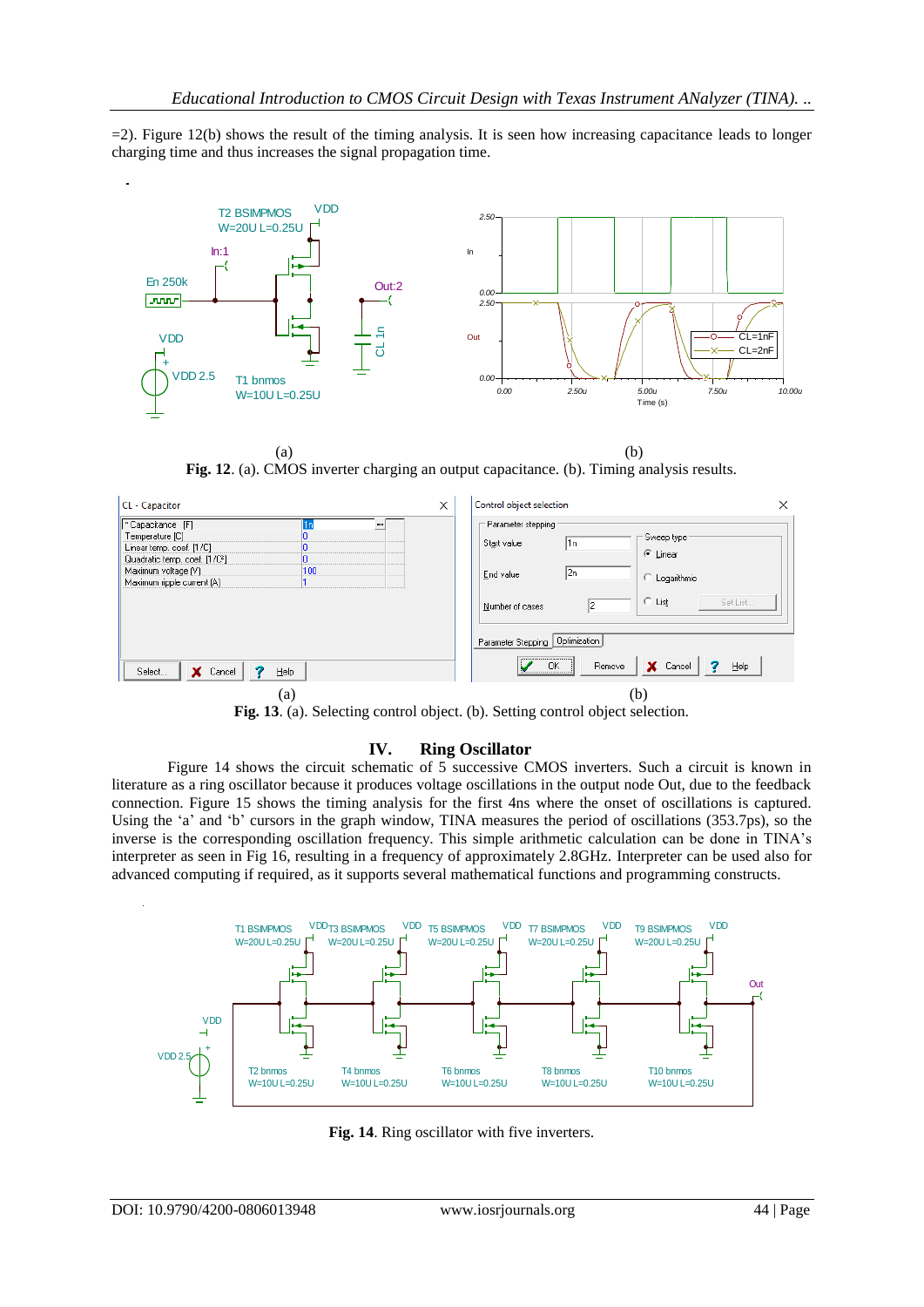

**Fig. 15.** Output of ring oscillator and metrics in order to determine the frequency of oscillations.



## **V. 2-Input Universal Cmos Gates**

The next steps in the design of gates, are the simple two-input universal gates of NAND and NOR, and their corresponding inverted versions of AND and OR respectively. Figure 17(a) shows the CMOS two-input NAND and AND gate and Fig.17(b) the timing analysis that verifies the gate"s behavior. Figure 18(a) shows the CMOS two-input NOR and OR gate and Fig. 18(b) the timing analysis that verifies the gate"s behavior.



Timing analysis graph.

**VI. Cmos Xor Gate**

The XOR gate is not a universal one, but is used here in order to present the concept of hierarchical design process and the use of block-design units with TINA. Figure 19 shows the CMOS two input XOR gate

gate. (b). Timing analysis graph.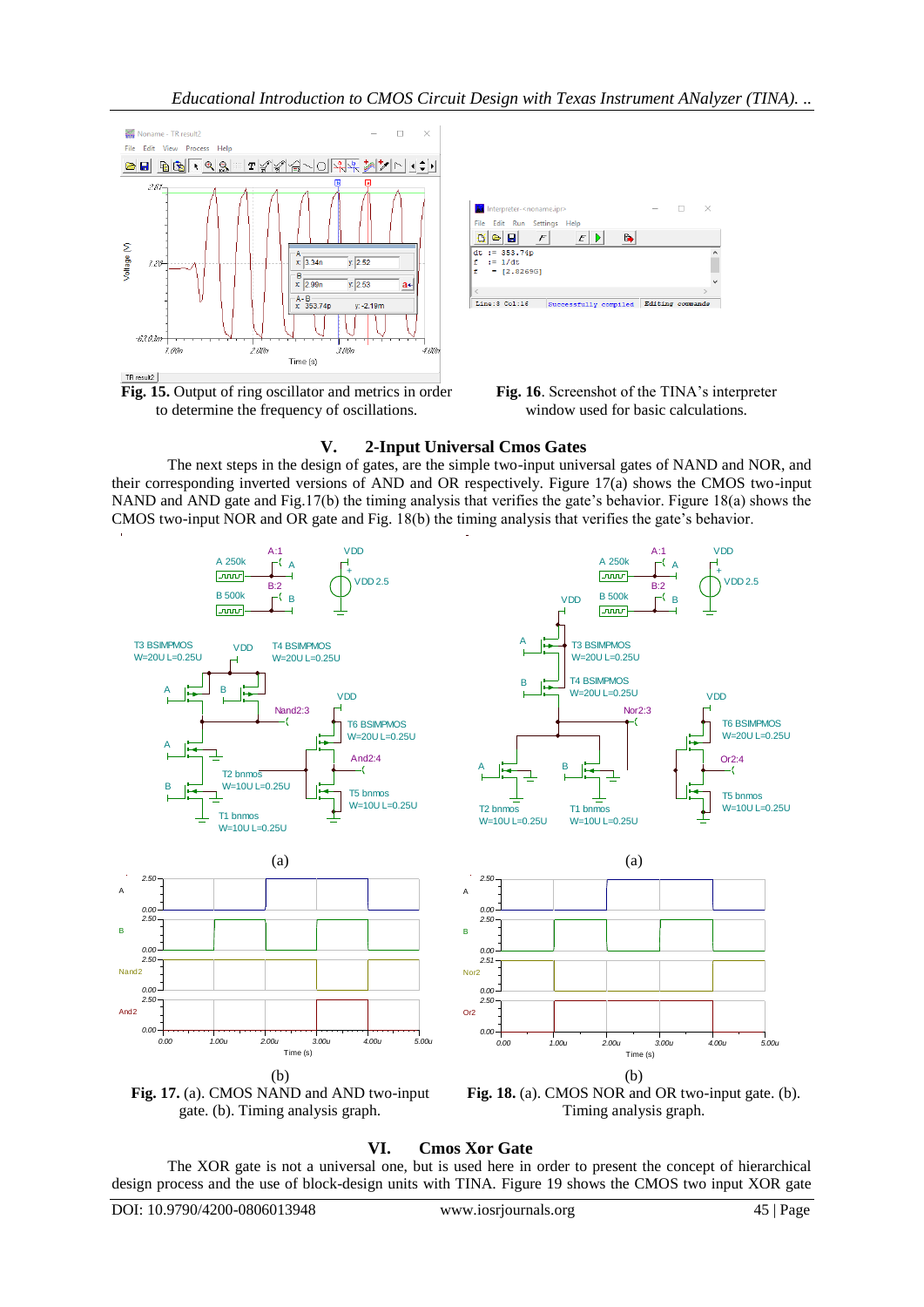structure. The circuit implements in CMOS logic function  $A'B + AB' (A' = not(A)$  and  $B' = not(B))$  which is the definition of XOR, using 2 NOT (inverters), 2 AND, 1 OR CMOS gates, a total of 22 transistors.



**Fig. 19**. CMOS XOR two input gate. 22 transistor implementation.

Figure 20 verifies with timing analysis the correct function of the XOR gate. It is advisable, when realizing complex functions using the CMOS principles, to manipulate the circuit structure representation in order to hide a lot of the details and present the overall Boolean character of the circuit. This is achieved using the block-diagram technique.



**Fig. 20.** Timing analysis graph of CMOS XOR twoinput gate.





Invoking from the menu the Insert > Block, the dialog window of Fig. 21 is enabled. The principle is simple: The user enters a name for the block and assign names for the inputs and outputs. In this case a NOT gate is to be created. Once the block diagram is created, with right-clicking on it, and pressing "Enter Macro", the user is "directed" in the "internal structure" of the block, where can place the various circuit components for the corresponding block function.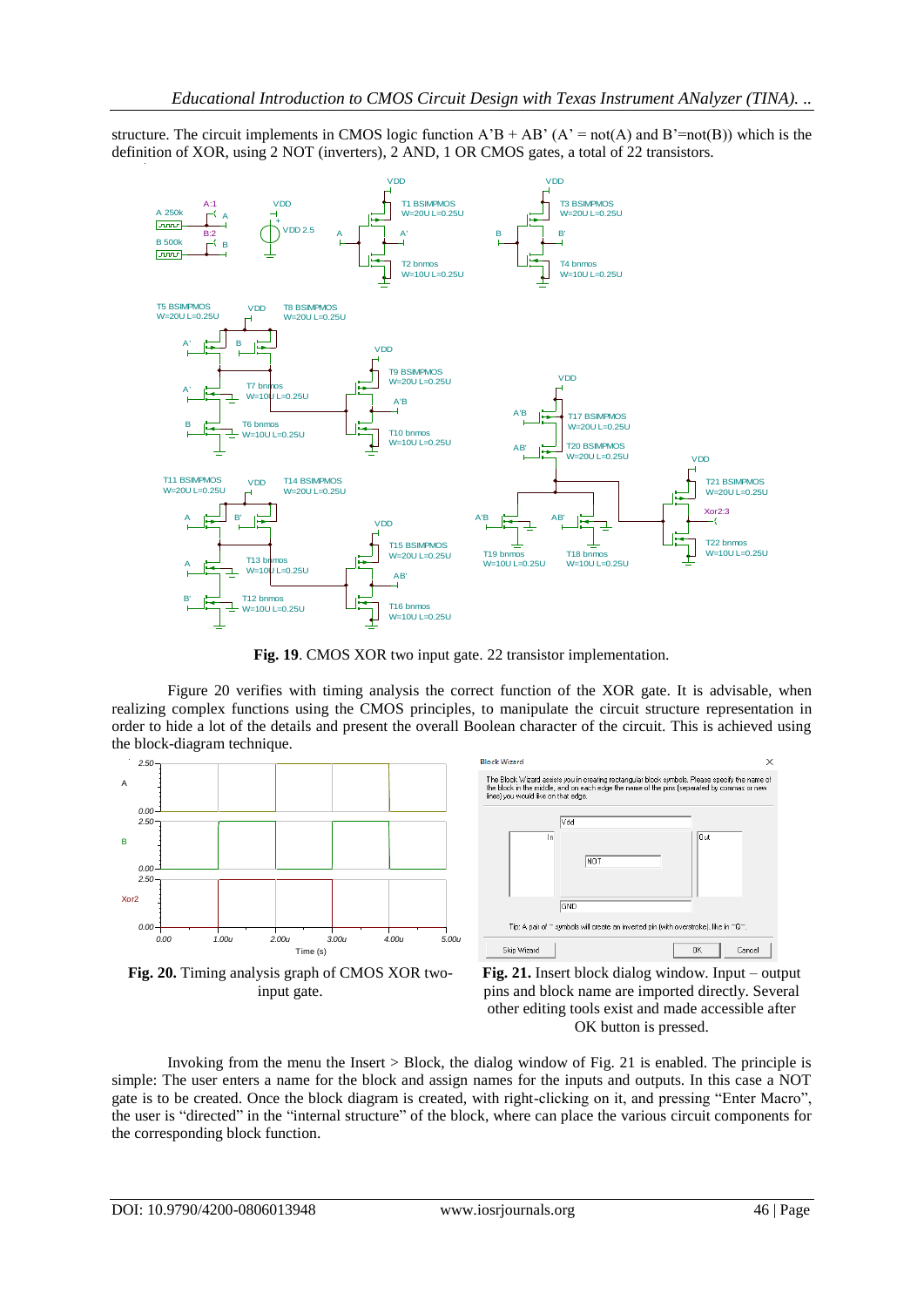

**Fig. 22**. Block diagram and internal block structure for (a). NOT gate, (b). NAND2 gate, (c). NOR2 gate. Macro pins connect the internal structure of the block to the external connections in the overall circuit.

Figure 22 shows examples of the block icon and the corresponding internal structure of the NOT, NAND, and NOR CMOS gates. Using such block elements (by copy and paste as many times as needed), the XOR gate is redesigned as seen in Fig. 23. This circuit performs the same function as the one of Fig. 19, but it is easier to grasp the Boolean function it realizes. Even this last circuit could be incorporated within a block named XOR with two inputs and one output (Fig. 24), hiding completely the internal workings and leaving only the function name to be seen. Such hierarchical design leads to circuits that are easier to understand and maintain or update.



**Fig. 23**. CMOS XOR2 gate with hierarchical design using block diagrams in order to make the circuit structure easier to grasp.